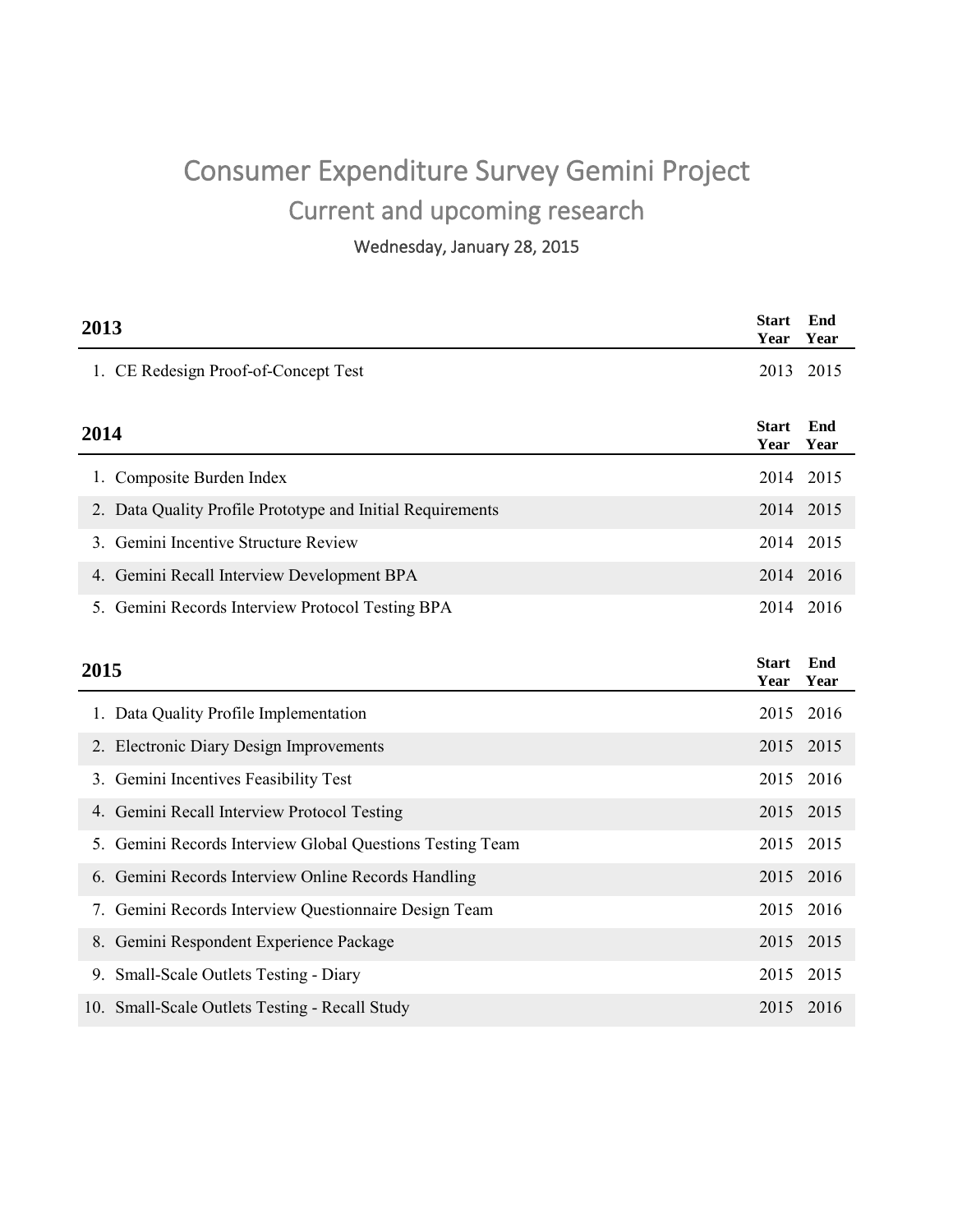| 2016                                   |           | Start End<br>Year Year |
|----------------------------------------|-----------|------------------------|
| 1. Gemini Large-Scale Feasibility Test | 2016 2019 |                        |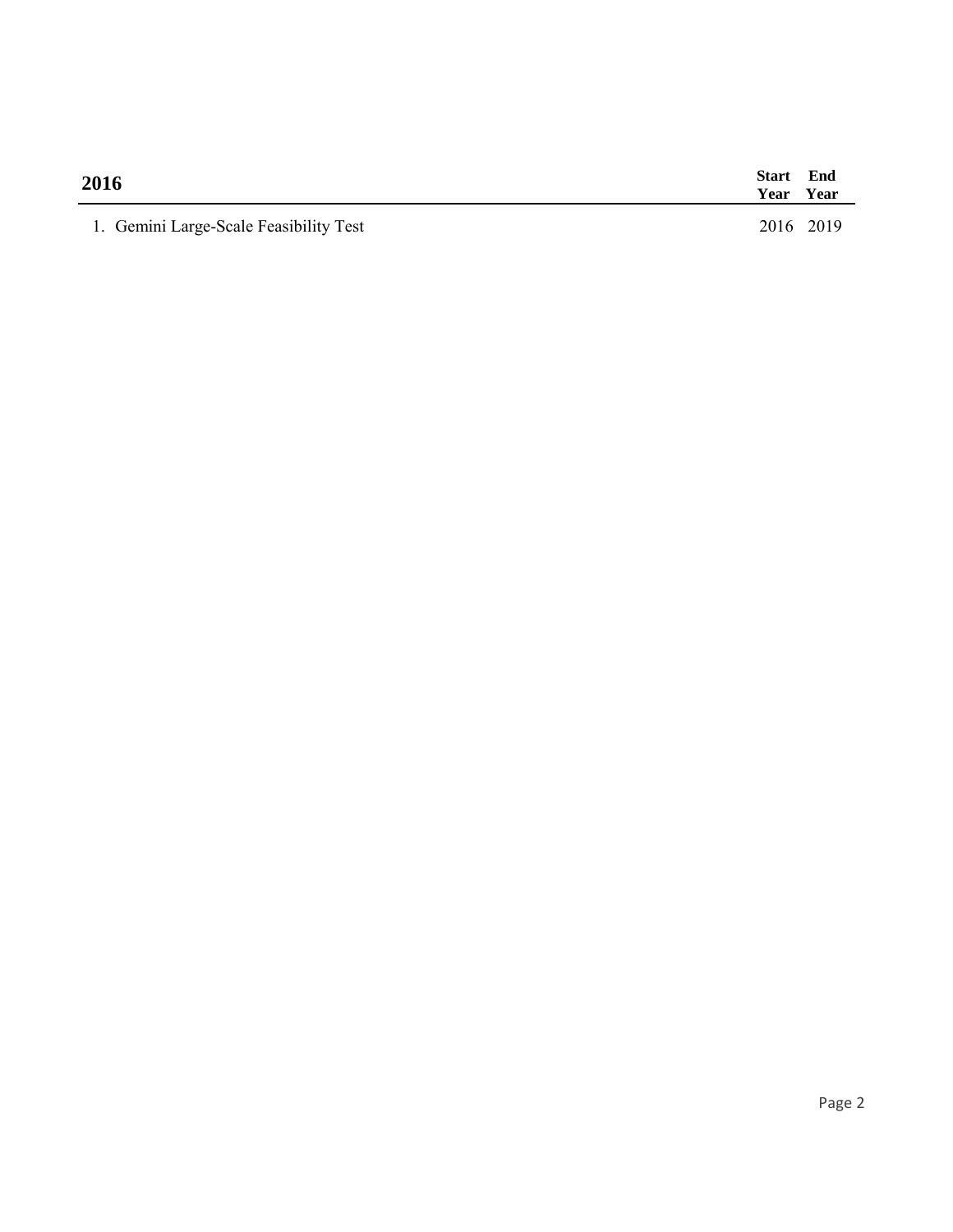## **Project Descriptions**

## *In-Progress*

## **CE Redesign Proof-of-Concept Test**

The purpose of this project is to test whether the proposed Gemini redesign, specifically, a single-sample expenditure survey design consisting of 2 personal interviews and individual diaries, is feasible.

The results of the test will be used to decide whether the redesign structure is feasible, in order to make the decision to further research on the proposed design. The results will also be used to inform future development of each of the components.

## **Composite Burden Index**

The purpose of this project is to develop a survey respondent burden index for implementation that can be used to track perceived respondent burden over time.

The burden index score developed from this project will be used to help monitor respondent's perceived burden for future CE interview surveys.

## **Data Quality Profile Prototype and Initial Requirements**

The purpose of this project is to develop a prototype data quality profile and initial requirements for producing an annual Data Quality Profile for internal staff and external data users.

The findings from this project will be used to identify and describe the elements needed to produce an annual Data Quality Profile and a data quality prototype that can be built upon as more data quality indicators are defined.

#### **Gemini Incentive Structure Review**

The purpose of this project is to summarize the experiences of incentive use in other household surveys, explore the requirements needed to obtain OMB approval, and document issues associated with the use of incentives at the Census Bureau.

The findings from this project will be used to recommend and implement a protocol for using incentives at the Census Bureau.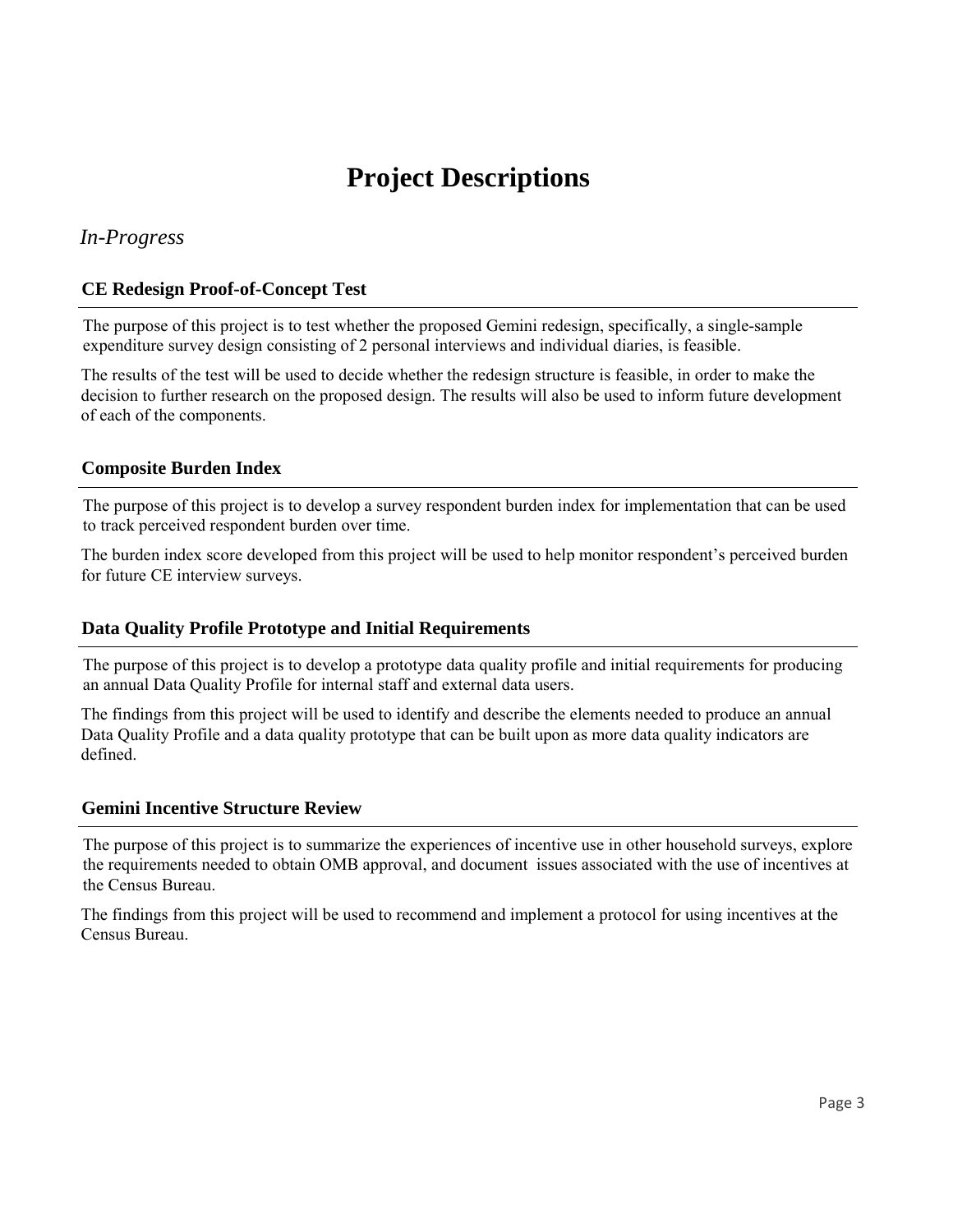## **Gemini Recall Interview Development BPA**

The purpose of this project is to contract with Westat to use the updated CE data requirements and previous BLS work products (e.g., Gemini Content Team report) to design a questionnaire for the Recall Interview of the redesigned CE survey. Westat will then conduct between 20 and 40 cognitive interviews to test various aspects of the questionnaire, including level of aggregation and question wording.

The findings from this study will be used to constuct the Recall Interview portion of the redesigned CE survey. These findings will be useful in determining the optimal level of aggregation for expenditure categories as well as the wording used to prompt respondents' memories.

## **Gemini Records Interview Protocol Testing BPA**

The purpose of this project is to manage the process of contracting out work to Westat for data collection for testing Records Interview protocols.

The results of this project will be a report from Westat on the findings from data collection testing of the Records Interview protocols.

## **Gemini Recall Interview Protocol Testing**

The purpose of this project is to design, develop, and pilot test several protocols for the recall-based interview and offer recommendations on which protocols should be further tested.

The findings from this project will lay out a set of protocols to be tested on a larger scale that will inform the ordering of the recall interview and level of flexibility required in the redesigned instrument.

## **Small-Scale Outlets Testing - Diary**

The purpose of this project is to explore the impact of integrating outlets into the CE Diary. The study will test two different designs (organizing the diary by outlet, organizing the diary by item with follow-up questions about outlets) and compare performance and respondent ratings.

The results of this project will inform the decision as to whether to include outlets in the CE and, if outlets are to be included in the diary, the recommended overall approach for integration.

## *Scheduled*

## **Electronic Diary Design Improvements**

The purpose of this project is to incorporate alternative design elements into the web and mobile diaries, independent of the Individual Diary Feasibility Test results.

The results from this project will be used as an input to finalizing the web and mobile diary design for the Large Scale Feasibility Test.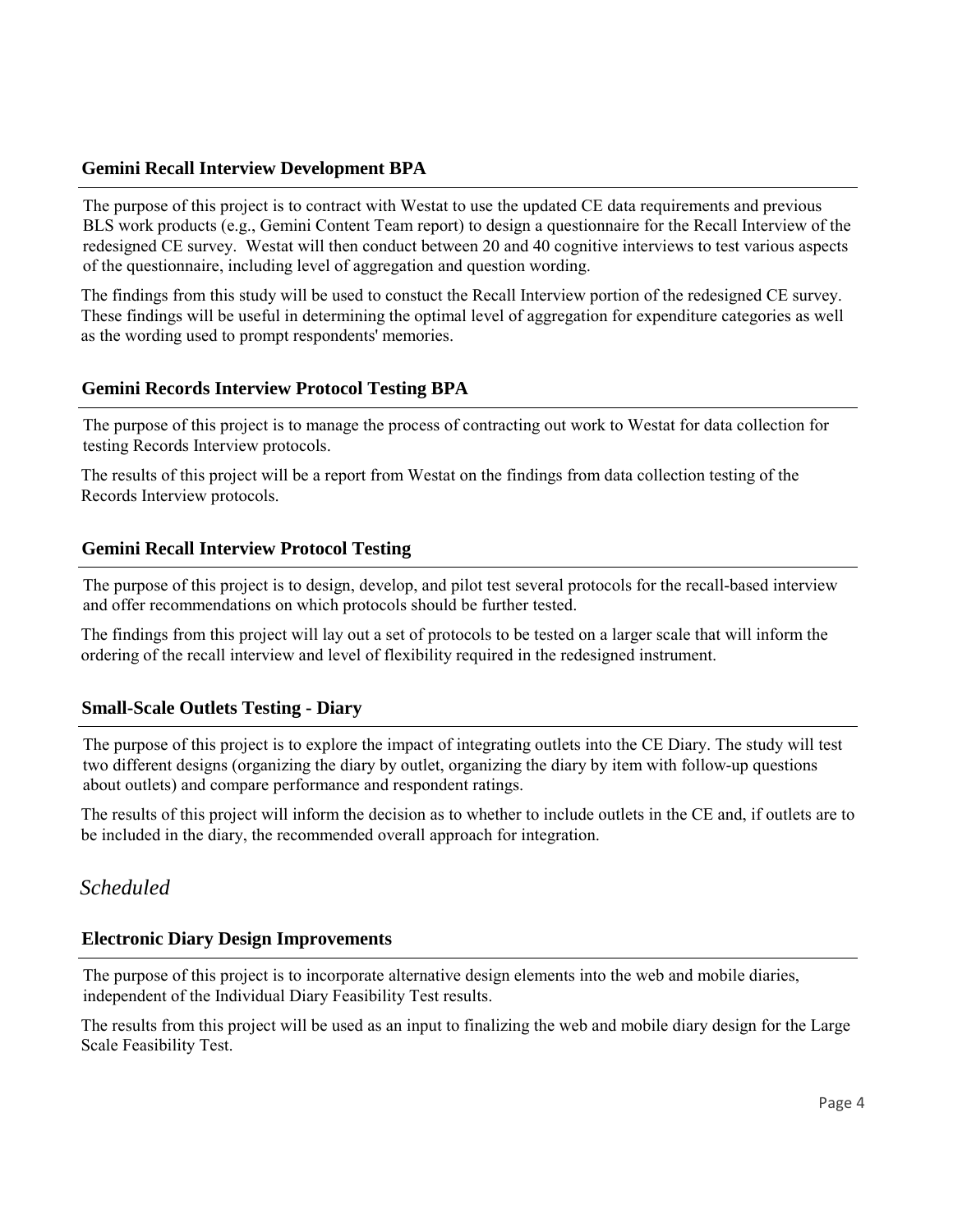## **Gemini Records Interview Global Questions Testing Team**

The purpose of this project is to cognitively test global questions for records interview expenditure categories that have been recommended to be asked as an aggregated single question.

The findings from this project will be used to validate that respondents consider all relevant subcategories when being asked a global question for a given expenditure category, or to recommend further disaggregation.

### **Gemini Respondent Experience Package**

This project will research the implementation of a post-Wave 1 respondent experience package in addition to a post-Wave 2 respondent experience package, conditional on the ability to mail out the package to a Consumer Unit (CU) fewer than 6 months after Wave 1, established effectiveness as a non-monetary incentive in gaining cooperation and reducing attrition, and established non-impact on Wave 2 spending behaviors.

The results from this project will serve as inputs to a decision on field testing the Respondent Experience Package.

### **Data Quality Profile Implementation**

The purpose of this project is to implement the Data Quality Profile project recommendations into production.

This project will yield a Data Quality Profile published annually for external users, as well as an internal Data Quality dashboard for use by internal stakeholders.

## **Gemini Incentives Feasibility Test**

The purpose of this project is to test and assess alternative incentive structures and amounts for the survey redesign.

The results from this project will be used to either validate the existing proposed incentive structure for the Large Scale Feasibility Test, or to recommend an alternative.

## **Gemini Records Interview Online Records Handling**

The purpose of this project is to investigate the most effective and practical way of handling electronic records during the records interview. The initial protocols that have been developed include having the respondent save electronic records to their desktop or print their electronic records. Feasible alternatives to this protocol should be explored with consideration given to privacy concerns and respondent burden.

The results of this project will be a feasible set of recommendations for the handling of electronic records by respondents and FRs.